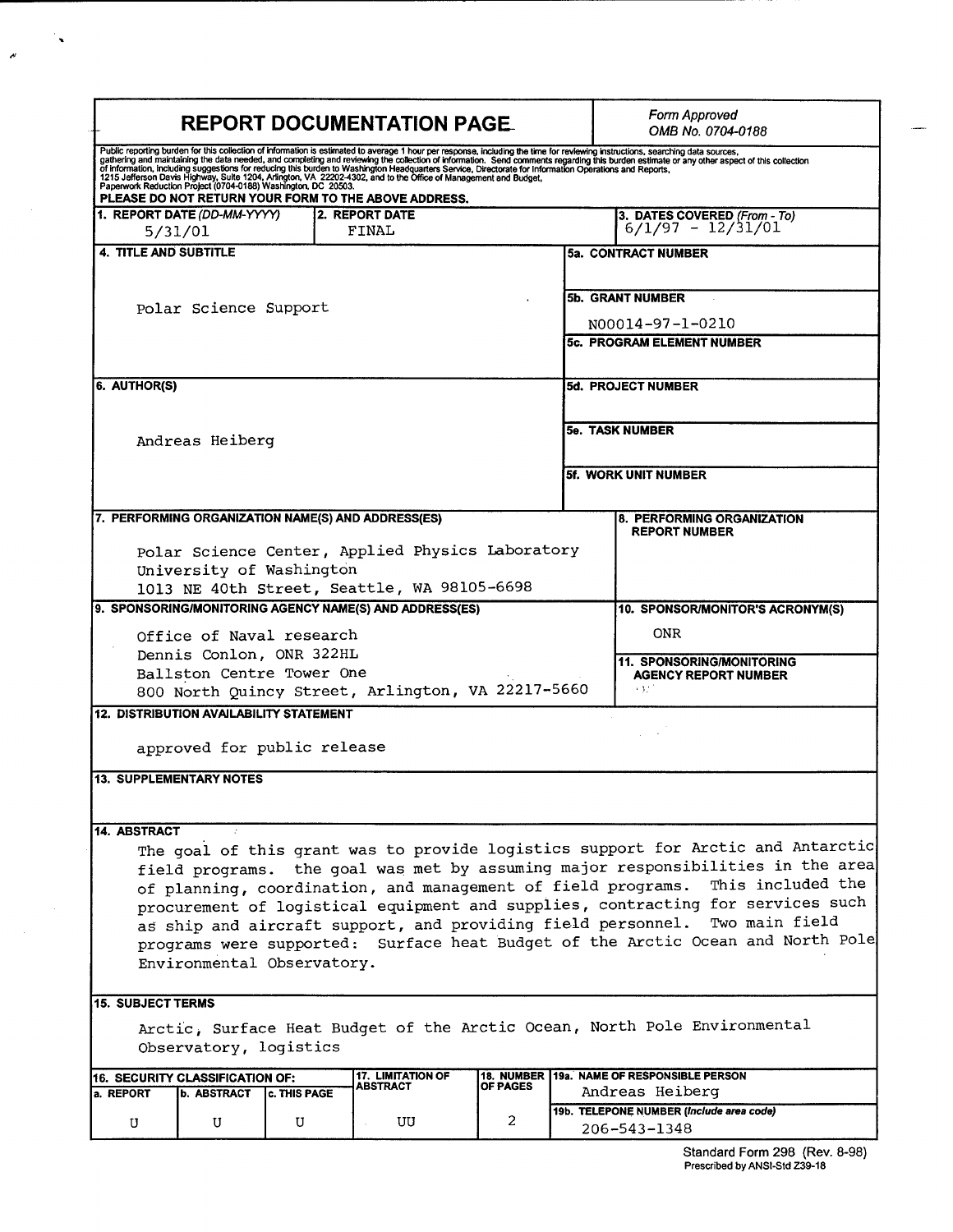# Final Report, ONR Grant N00014-97-1-0210 June 1, 1997 - December 31, 2000

Andreas Heiberg, Principal Investigator Polar Science Center, Applied Physics Laboratory University of Washington Seattle, WA 98105-6698 phone: (206) 543-1348 fax: (206) 543-3521 email: heiberg@apl.washington.edu

## **LONG-TERM GOAL**

To provide logistics support for Arctic and Antarctic field programs.

#### **OBJECTIVES**

The objective of this project was to assist ONR in implementing its research goals in the Arctic. The primary obligation under this grant was to provide logistical support to the University of Washington, as well as other national and foreign ONR-sponsored investigators.

## **APPROACH**

The objectives were met by assuming major responsibilities in the area of planning, coordination, and management of field programs. This included the procurement of logistical equipment and supplies, contracting for services such as ship and aircraft support, and hiring temporary field personnel. Additionally, the grant maintained a substantial oceanographic and logistics equipment pool for use by ONR-sponsored investigators.

#### **WORK COMPLETED**

The SHEBA field program was successfully carried out from October 1997 to October 1998. The Canadian Coast Guard Icebreakers *Des Groseilliers,* and *Louis S. St. Laurent* were stationed at Tuktoyaktuk, NWT in September 1997, where project equipment and personnel were loaded for deployment at the SHEBA camp. The two ships traveled north and on 2 October 1997 the SHEBA site was selected at 75°N, 143°W, 330 Nmiles northeast of Prudhoe Bay, Alaska. The *St. Laurent* returned south and the *Des Groseilliers* was set in the Arctic pack ice for the duration of the SHEBA project.

Logistics support was provided to the SHEBA program in the following areas:

- Temporary logistics offices were set up in Deadhorse and Barrow, Alaska, to support staging and rotation of science personnel, ship's crew, cargo, and supplies.
- Aircraft support was contracted from Era Aviation and Bradley/First Air.
- Helicopter support was contracted from the Canadian Coast Guard.
- Shipping was provided to and from the SHEBA site for project participants.
- Equipment and supplies were provided to the project.
- Temporary and permanent personnel were hired to support scientists and ship's crew.

Post-SHEBA field work activities included:

- Refurbishing, inventorying, and storing equipment used during field projects.
- Reviewing budgetary matters, finalizing payments, and closing purchase orders and subcontracts. **•**
- Consolidating and assimilating observations made and experiences gained, both operationally and technically.

# **20M0M 0^3**